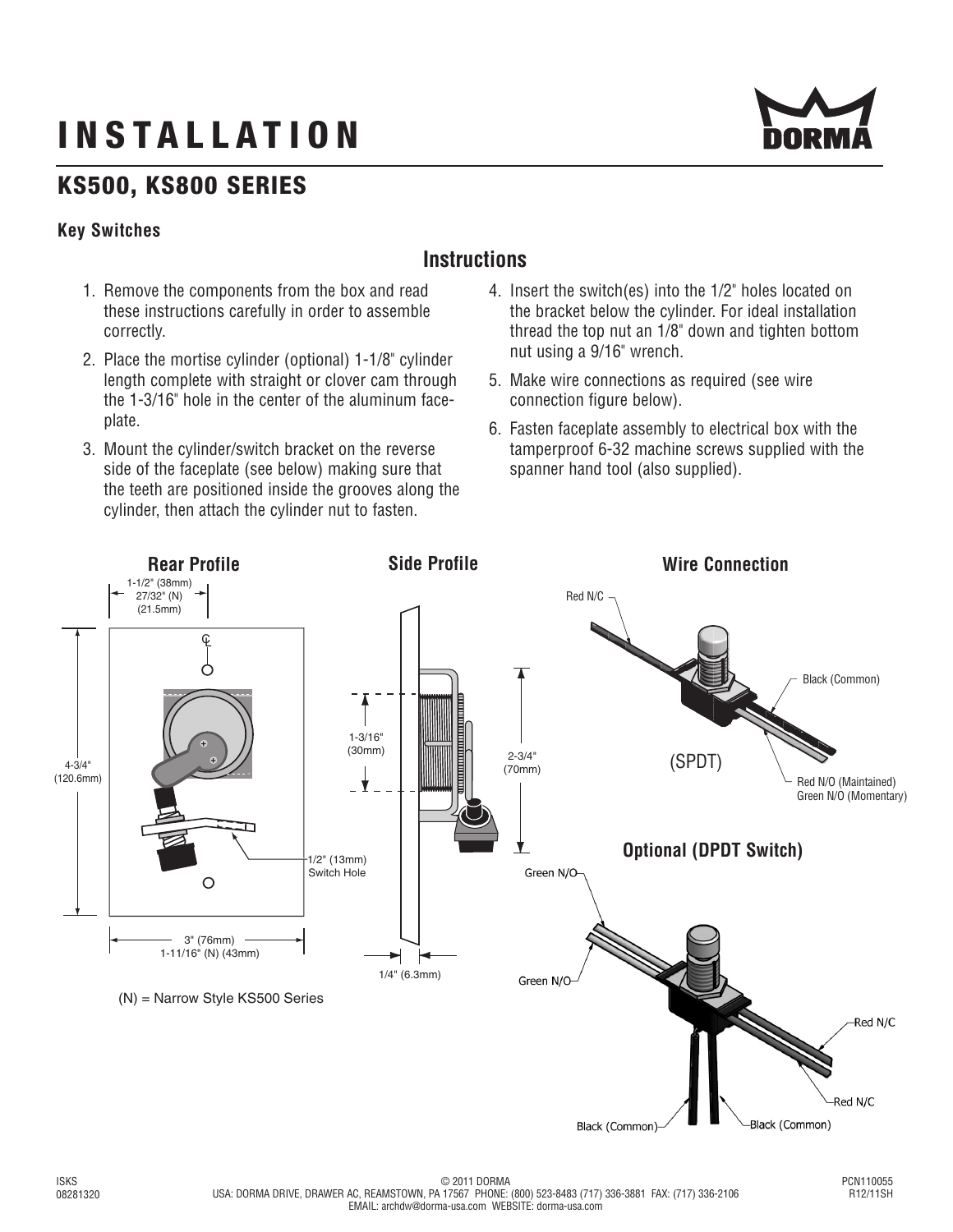#### **KS502PA, KS802PA Pneumatic Time Delay Installation**

1-4. Same as momentary and maintained switches steps 1 to 4 (see page 1).



- 5. Make wire connections as shown below.
- 6. Fasten faceplate assembly to electrical box with the tamperproof 6-32 machine screws (supplied) with the spanner hand tool (supplied).

#### **Specifications**

| Time Range: | 125 to 250 seconds |
|-------------|--------------------|
|-------------|--------------------|

| <b>Switch Rating:</b> | 10AMP @ 125/250VAC |
|-----------------------|--------------------|
|                       |                    |

**Terminals:** Solder type

**Temperature Range**: +15° to 120°F (-9° to +49°C)

#### **To Decrease Time Delay**:

Use slot screwdriver and turn time adjustment knob counter clockwise.

#### **To Increase Time Delay**:

Use slot screwdriver and turn time adjustment knob clockwise.



#### **KS Series Bi-Color LED Installation**



NOTE: To wire LED for green light instead of red light disconnect red wire from switch point and connect green wire.

| <b>Description</b>           | <b>Switch Mode</b>       | <b>Switch Configuration</b> | <b>Switch Rating</b>                  | <b>Standard Finish</b>   |
|------------------------------|--------------------------|-----------------------------|---------------------------------------|--------------------------|
| KS802 / KS502 Key Switch     | <b>Momentary Action</b>  | SPDT N/O & N/C              | 3A @ 125 VAC - UL<br>1A @ 250VAC - UL | 628 or 710<br>628 or 710 |
| KS802PA / KS502PA Key Switch | Adj. Delay 2-60 sec      | SPDT N/O & N/C              | 10A @ 125-250 VAC - UL                | 628 or 710               |
| KS801 / KS501 Key Switch     | <b>Maintained Action</b> | SPDT N/O & N/C              | 3A @ 125 VAC - UL<br>1A @ 250VAC - UL | 628 or 710<br>628 or 710 |

**NOTE**: Specifications are subject to change without notice.